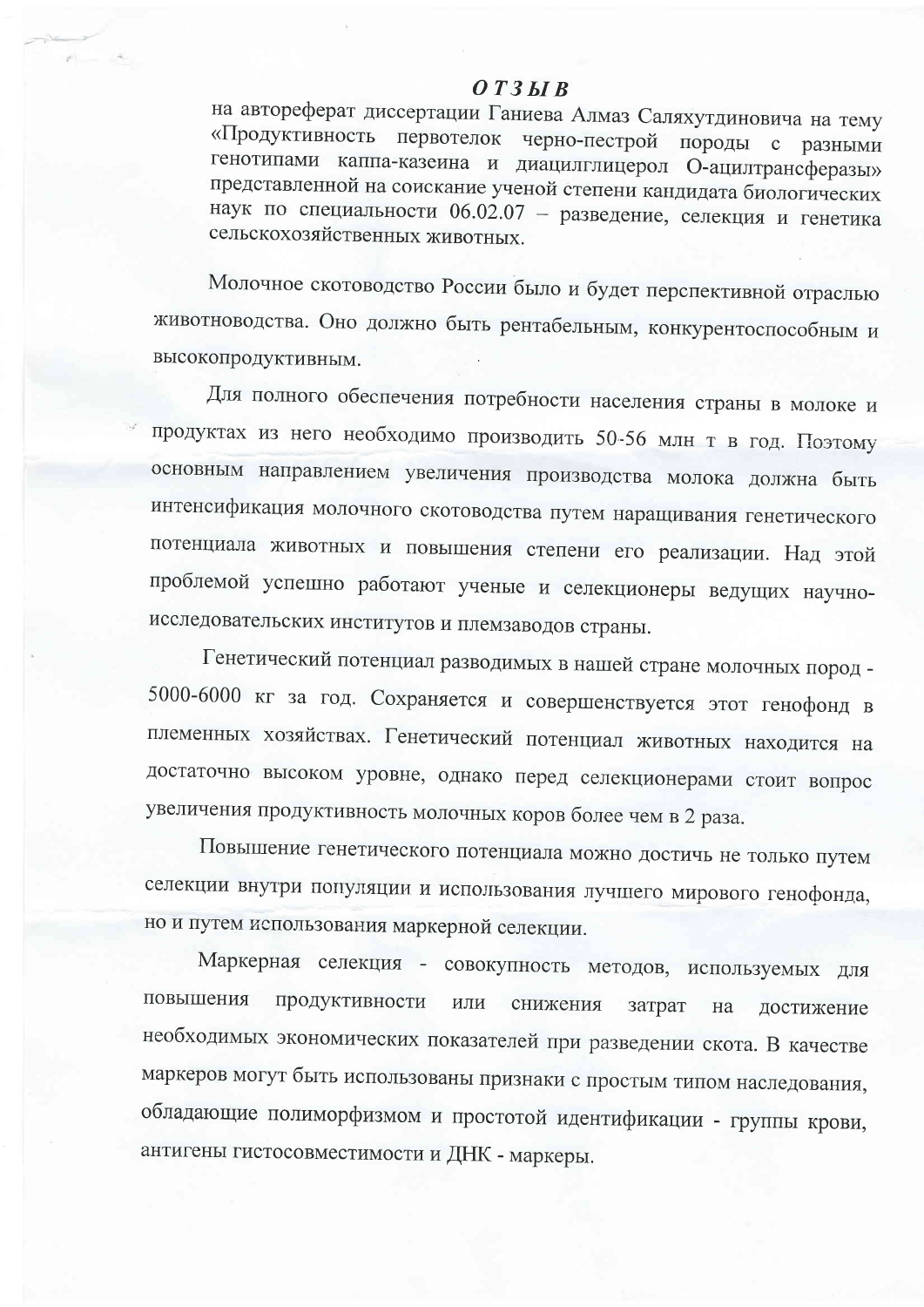Одними **H3** таких маркеров являются гены каппа-казеина  $\overline{M}$ диацилглицерол О-ацилтрансферазы.

Черно-пестрый скот занимает одно из ведущих мест среди пород крупного рогатого скота молочного направления продуктивности, так как животным этой породы принадлежат многие рекорды продуктивности. Животных этой породы разводят повсеместно, во всех климатических зонах и экономических регионах. Чёрно-пёстрая порода крупного рогатого скота достаточно изучена многими учеными, имеет ряд преимуществ по сравнению с другими породами но, несмотря на это, нуждается в дальнейшем совершенствовании.

Диссертационная работа Ганиева Алмаз Саляхутдиновича посвящена изучению продуктивных качеств коров-первотелок с разным генотипом каппа-казеина и диацилглицерол О-ацилтрансферазы в условиях племенного репродуктора ООО «Дусым» Атнинского района Республики Татарстан.

Научная новизна данной работы заключается в том, что впервые в условиях Республики Татарстан проведено изучение молочной продуктивности в зависимости от различных факторов у коров чернопестрой породы с аллельными вариантами генов каппа-казеина  $\overline{M}$ диацилглицерол О-ацилтрансферазы. При этом установлены оптимальные параметры паратипических и генетических факторов, влияющих на продуктивные качества животных с разными аллельными вариантами генов CSN3 и DGAT1. Получены новые данные по наследуемости показателей молочной продуктивности у коров с разными генотипами CSN3 и DGAT1и определена доля влияния на удой паратипических и генетических факторов.

Для проведения опыта, было сформировано 3 группы первотелок в соответствии с установленными генотипами CSN3 и DGAT1, с учетом возраста, месяца лактации.

В результате исследований автором установлено, что первотелки с генотипом DGAT1<sup>AK</sup>. характеризуются наибольшей молочной продуктивностью, лучшей биологической эффективностью  $\overline{\mathbf{M}}$ более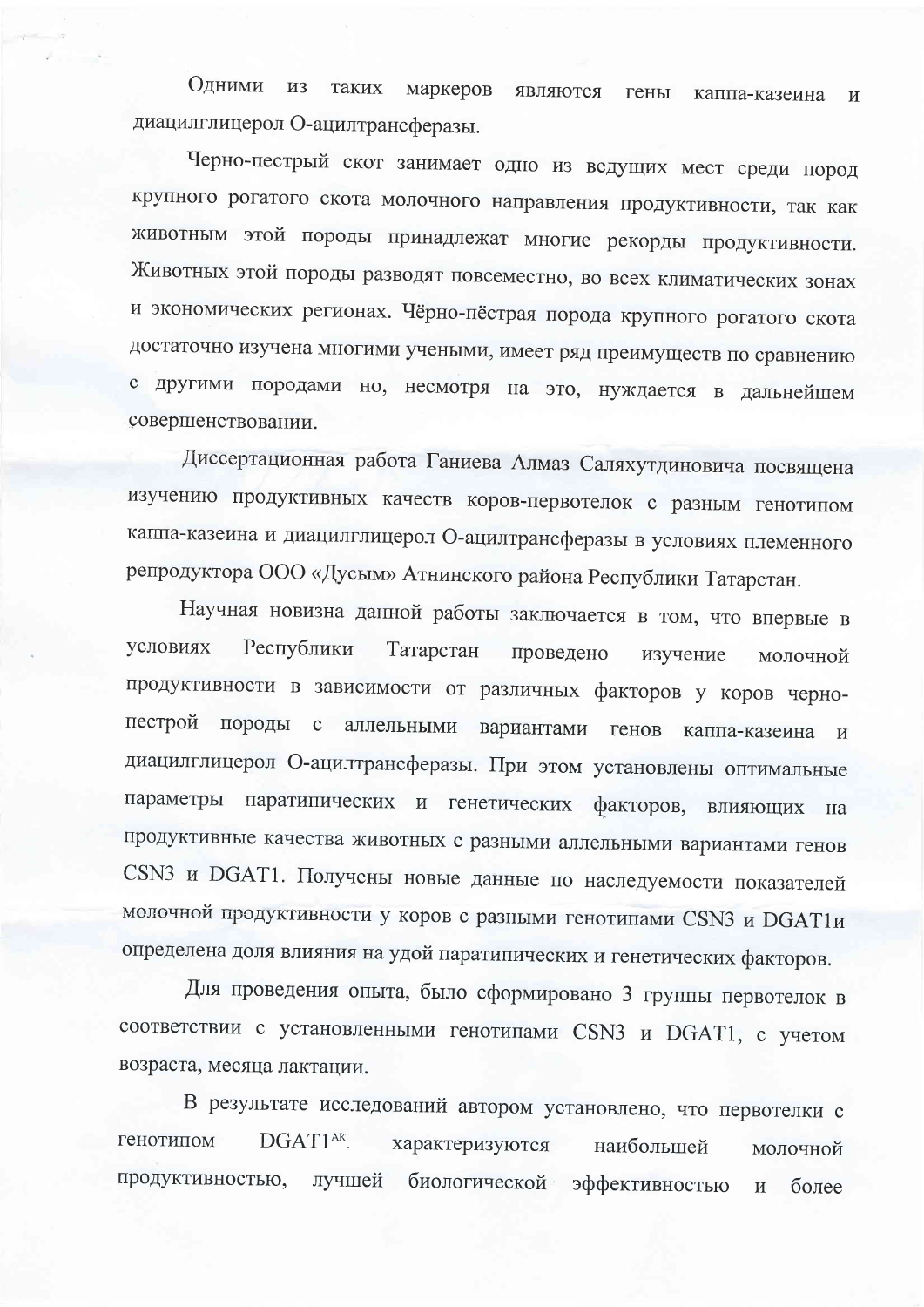высокими качественными показателями молока. У животных, имеющих аллель В гена каппа-казеина и аллель К гена диацилглицерол Оацилтрансферазы, повышение живой массы при первом плодотворном осеменении и возраста первого отела увеличивает в дальнейшем уровень их молочной продуктивности.

Кроме того, установлено, что с увеличением уровня удоя повышается продолжительность сервис- и межотельного периодов и снижаются значения коэффициента воспроизводительной способности и индекса Дохи не зависимо  $_{\text{OT}}$ генотипа коров. Однако наблюдается снижение воспроизводительной способности у животных, имеющих аллель В гена каппа-казеина и аллель К гена диацилглицерол О-ацилтрансферазы.

Таким образом, автор считает целесообразным при формировании высокопродуктивного стада, отдавать предпочтение животным с генотипом CSN3<sup>AB</sup> и DGAT1<sup>AK</sup>, имеющим более высокую молочную продуктивность и оптимальные воспроизводительные качества.

Полученные результаты научных исследований прошли достаточную апробацию на: всероссийской научно-практической конференции молодых ученых «Инновационные разработки ученых - АПК России» (г. Казань, 2013 г.); международной научно-практической конференции молодых ученых, аспирантов, магистров, студентов «Вклад молодых ученых в аграрную науку» (г. Самара, 2013 г.); всероссийской конференции молодых ученых «Биотехнология в растениеводстве, животноводстве и ветеринарии» (г. Москва, 2014, 2018 г.). Кроме того, основные положения диссертационной работы доложены и обсуждены на ежегодных научных конференциях профессорско-преподавательского состава и аспирантов ФГБОУ ВО «Казанский государственный аграрный университет» (г. Казань, 2012-2016  $\Gamma\Gamma$ .).

Диссертант выполнил достаточно большой объем исследований на высоком научно-методическом уровне. Работа по актуальности, научно практической значимости, новизне и глубине исследований вполне